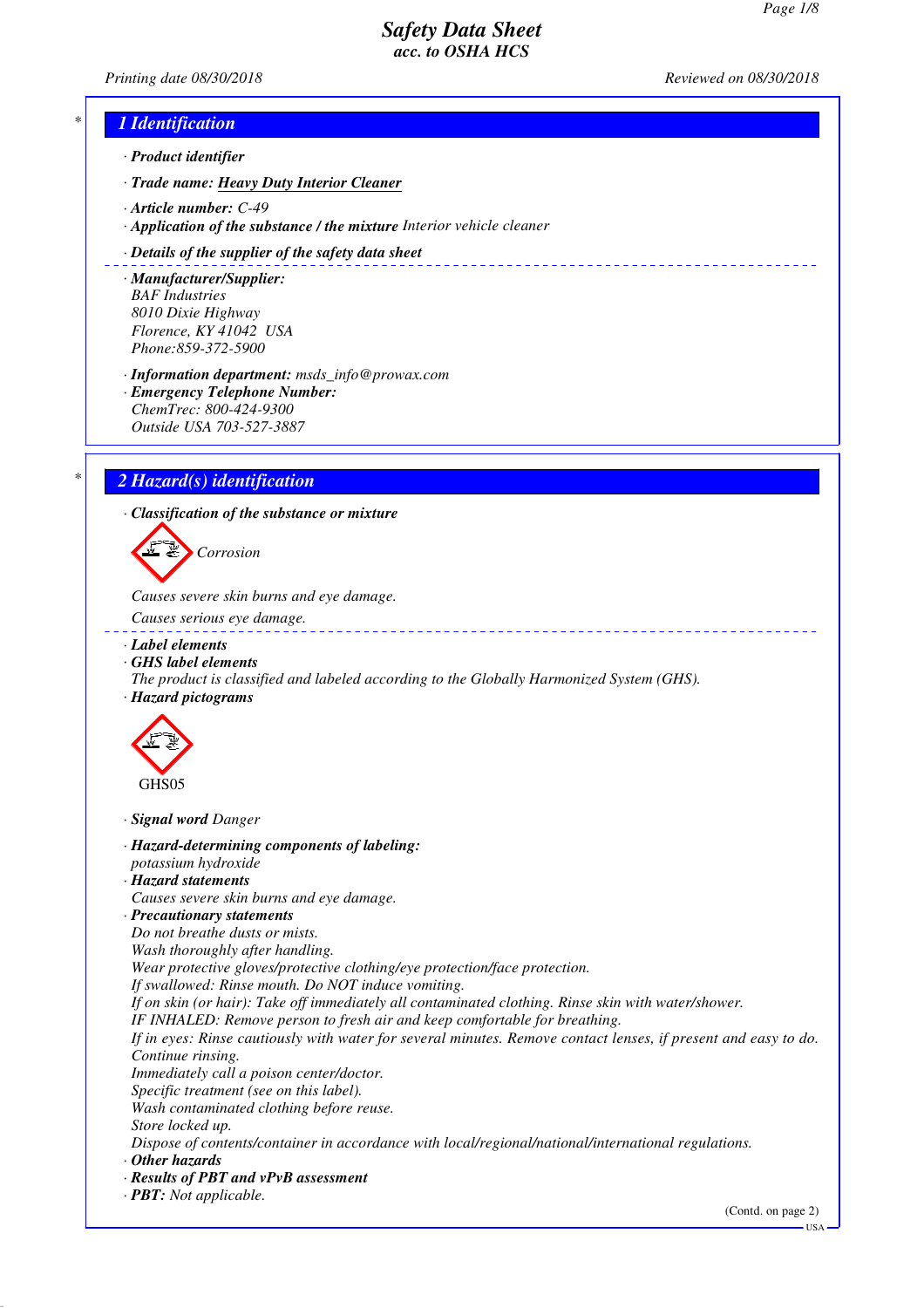*Printing date 08/30/2018 Reviewed on 08/30/2018*

*Trade name: Heavy Duty Interior Cleaner*

*· vPvB: Not applicable.*

(Contd. of page 1)

### *\* 3 Composition/information on ingredients*

*· Chemical characterization: Mixtures*

*· Description: Mixture of the substances listed below with nonhazardous additions.*

*· Dangerous components:*

| $111-76-2$ 2-butoxyethanol               | $12.5 - 10\%$ |
|------------------------------------------|---------------|
| 1310-58-3 potassium hydroxide            | ≤2.5%         |
| $112 - 34 - 5$ 2-(2-butoxyethoxy)ethanol | ≤2.5%         |

### *\* 4 First-aid measures*

*· Description of first aid measures*

- *· General information: Immediately remove any clothing soiled by the product.*
- *· After inhalation: In case of unconsciousness place patient stably in side position for transportation.*
- *· After skin contact: Immediately wash with water and soap and rinse thoroughly.*
- *· After eye contact: Rinse opened eye for several minutes under running water. Then consult a doctor.*
- *· After swallowing: Drink copious amounts of water and provide fresh air. Immediately call a doctor.*
- *· Information for doctor:*
- *· Most important symptoms and effects, both acute and delayed No further relevant information available.*
- *· Indication of any immediate medical attention and special treatment needed*

*No further relevant information available.*

### *\* 5 Fire-fighting measures*

- *· Extinguishing media*
- *· Suitable extinguishing agents: Use fire fighting measures that suit the environment.*
- *· Special hazards arising from the substance or mixture No further relevant information available.*
- *· Advice for firefighters*
- *· Protective equipment: No special measures required.*

### *\* 6 Accidental release measures*

- *· Personal precautions, protective equipment and emergency procedures Wear protective equipment. Keep unprotected persons away.*
- *· Environmental precautions:*
- *Dilute with plenty of water.*
- *Do not allow to enter sewers/ surface or ground water.*
- *· Methods and material for containment and cleaning up:*
- *Absorb with liquid-binding material (sand, diatomite, acid binders, universal binders, sawdust). Use neutralizing agent.*
- *Dispose contaminated material as waste according to item 13.*
- *Ensure adequate ventilation.*

### *· Reference to other sections*

- *See Section 7 for information on safe handling.*
- *See Section 8 for information on personal protection equipment.*
- *See Section 13 for disposal information.*

# *\* 7 Handling and storage*

*· Handling:*

*· Precautions for safe handling No special precautions are necessary if used correctly.*

(Contd. on page 3)

USA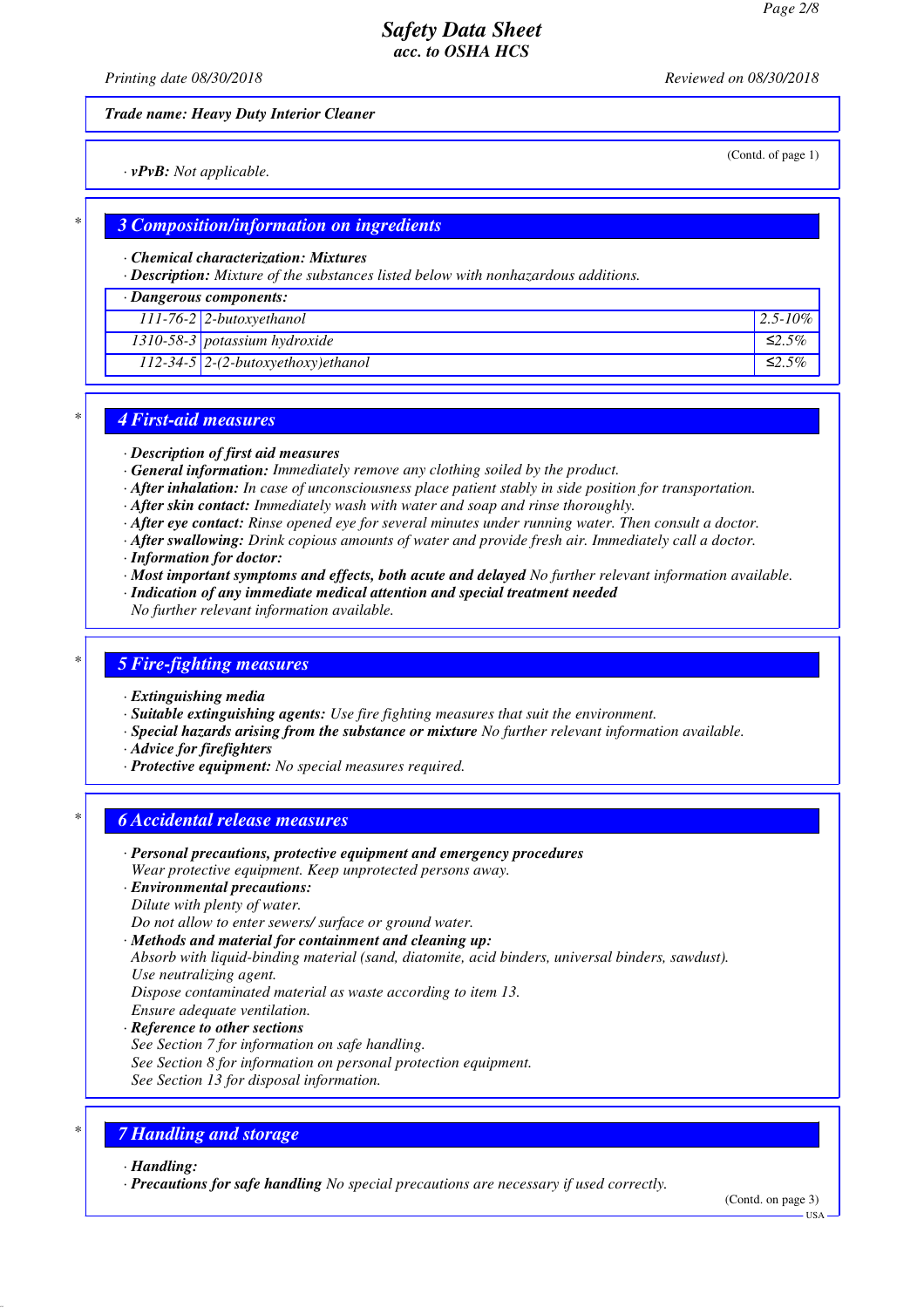*Printing date 08/30/2018 Reviewed on 08/30/2018*

(Contd. of page 2)

*Trade name: Heavy Duty Interior Cleaner*

*· Information about protection against explosions and fires: No special measures required.*

*· Conditions for safe storage, including any incompatibilities*

*· Storage:*

*· Requirements to be met by storerooms and receptacles: No special requirements.*

*· Information about storage in one common storage facility: Not required.*

*· Further information about storage conditions: Keep receptacle tightly sealed.*

*· Specific end use(s) No further relevant information available.*

*\* 8 Exposure controls/personal protection*

*· Additional information about design of technical systems: No further data; see item 7.*

*· Control parameters*

*· Components with limit values that require monitoring at the workplace:*

|  | 111-76-2 2-butoxyethanol                                    |
|--|-------------------------------------------------------------|
|  | PEL Long-term value: 240 mg/m <sup>3</sup> , 50 ppm<br>Skin |
|  |                                                             |

- *REL Long-term value: 24 mg/m³, 5 ppm Skin*
- *TLV Long-term value: 97 mg/m³, 20 ppm BEI*

*1310-58-3 potassium hydroxide*

*REL Ceiling limit value: 2 mg/m³*

*TLV Ceiling limit value: 2 mg/m³*

*112-34-5 2-(2-butoxyethoxy)ethanol*

*TLV Long-term value: 67.5\* mg/m³, 10\* ppm \*Inhalable fraction and vapor*

*· Ingredients with biological limit values:*

*111-76-2 2-butoxyethanol BEI 200 mg/g creatinine*

*Medium: urine Time: end of shift*

*Parameter: Butoxyacetic acid with hydrolysis*

*· Additional information: The lists that were valid during the creation were used as basis.*

*· Exposure controls*

- *· Personal protective equipment:*
- *· General protective and hygienic measures:*

*Keep away from foodstuffs, beverages and feed. Immediately remove all soiled and contaminated clothing. Wash hands before breaks and at the end of work.*

*Avoid contact with the eyes.*

- *Avoid contact with the eyes and skin.*
- *· Breathing equipment: Not required.*

*· Protection of hands:*



*The glove material has to be impermeable and resistant to the product/ the substance/ the preparation. Due to missing tests no recommendation to the glove material can be given for the product/ the preparation/ the chemical mixture.*

*Selection of the glove material on consideration of the penetration times, rates of diffusion and the degradation*

(Contd. on page 4)

USA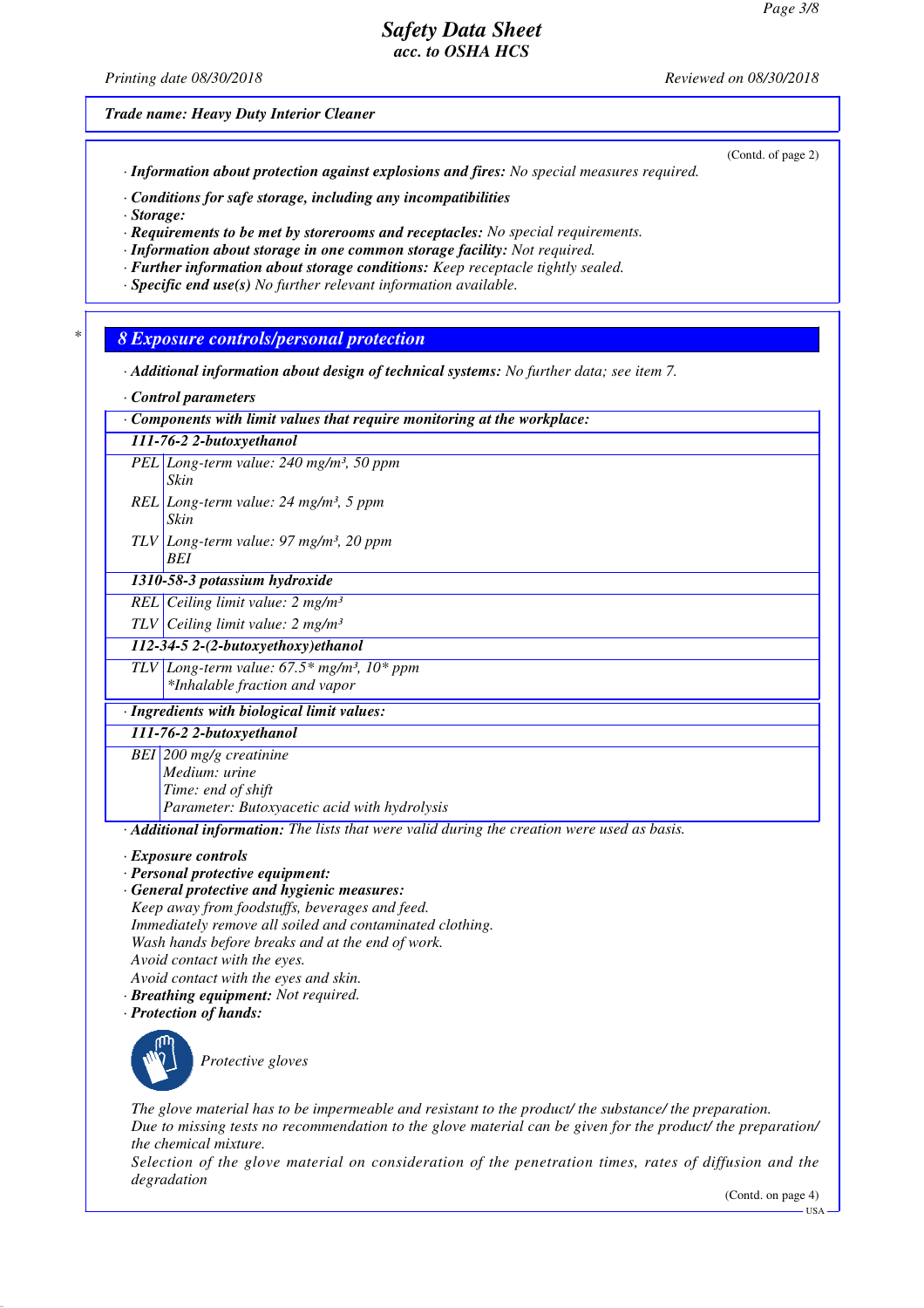*Printing date 08/30/2018 Reviewed on 08/30/2018*

#### *Trade name: Heavy Duty Interior Cleaner*

#### *· Material of gloves*

(Contd. of page 3)

USA

*The selection of the suitable gloves does not only depend on the material, but also on further marks of quality and varies from manufacturer to manufacturer. As the product is a preparation of several substances, the resistance of the glove material can not be calculated in advance and has therefore to be checked prior to the application.*

#### *· Penetration time of glove material*

*The exact break through time has to be found out by the manufacturer of the protective gloves and has to be observed.*

#### *· Eye protection:*



*Tightly sealed goggles*

| · Information on basic physical and chemical properties    |                                               |
|------------------------------------------------------------|-----------------------------------------------|
| <b>General Information</b>                                 |                                               |
| $\cdot$ Appearance:<br>Form:                               |                                               |
| Color:                                                     | Liquid<br>Pink                                |
| $\cdot$ Odor:                                              | Characteristic                                |
| · Odor threshold:                                          | Not determined.                               |
| $\cdot$ pH-value at 20 °C (68 °F):                         | 12.8                                          |
| Change in condition                                        |                                               |
| <b>Melting point/Melting range:</b>                        | Undetermined.                                 |
| <b>Boiling point/Boiling range:</b>                        | 100 °C (212 °F)                               |
| · Flash point:                                             | Not applicable.                               |
| · Flammability (solid, gaseous):                           | Not applicable.                               |
| · Decomposition temperature:                               | Not determined.                               |
| $\cdot$ Auto igniting:                                     | Product is not selfigniting.                  |
| · Danger of explosion:                                     | Product does not present an explosion hazard. |
| $\cdot$ Explosion limits:                                  |                                               |
| Lower:                                                     | Not determined.                               |
| <b>Upper:</b>                                              | Not determined.                               |
| $\cdot$ Vapor pressure at 20 °C (68 °F):                   | 23 hPa (17.3 mm Hg)                           |
| $\cdot$ Density at 20 °C (68 °F):                          | 1.0545 g/cm <sup>3</sup> (8.7998 lbs/gal)     |
| $\cdot$ Relative density                                   | Not determined.                               |
| · Vapor density                                            | Not determined.                               |
| $\cdot$ Evaporation rate                                   | Not determined.                               |
| · Solubility in / Miscibility with                         |                                               |
| Water:                                                     | Fully miscible.                               |
| · Partition coefficient (n-octanol/water): Not determined. |                                               |
| · Viscosity:                                               |                                               |
| Dynamic:                                                   | Not determined                                |
| Kinematic at 40 °C (104 °F):                               | $<$ 20.5 mm <sup>2</sup> /s                   |
| · Solvent content:                                         |                                               |
| Organic solvents:                                          | 5.1%                                          |
| Water:                                                     | 81.7%                                         |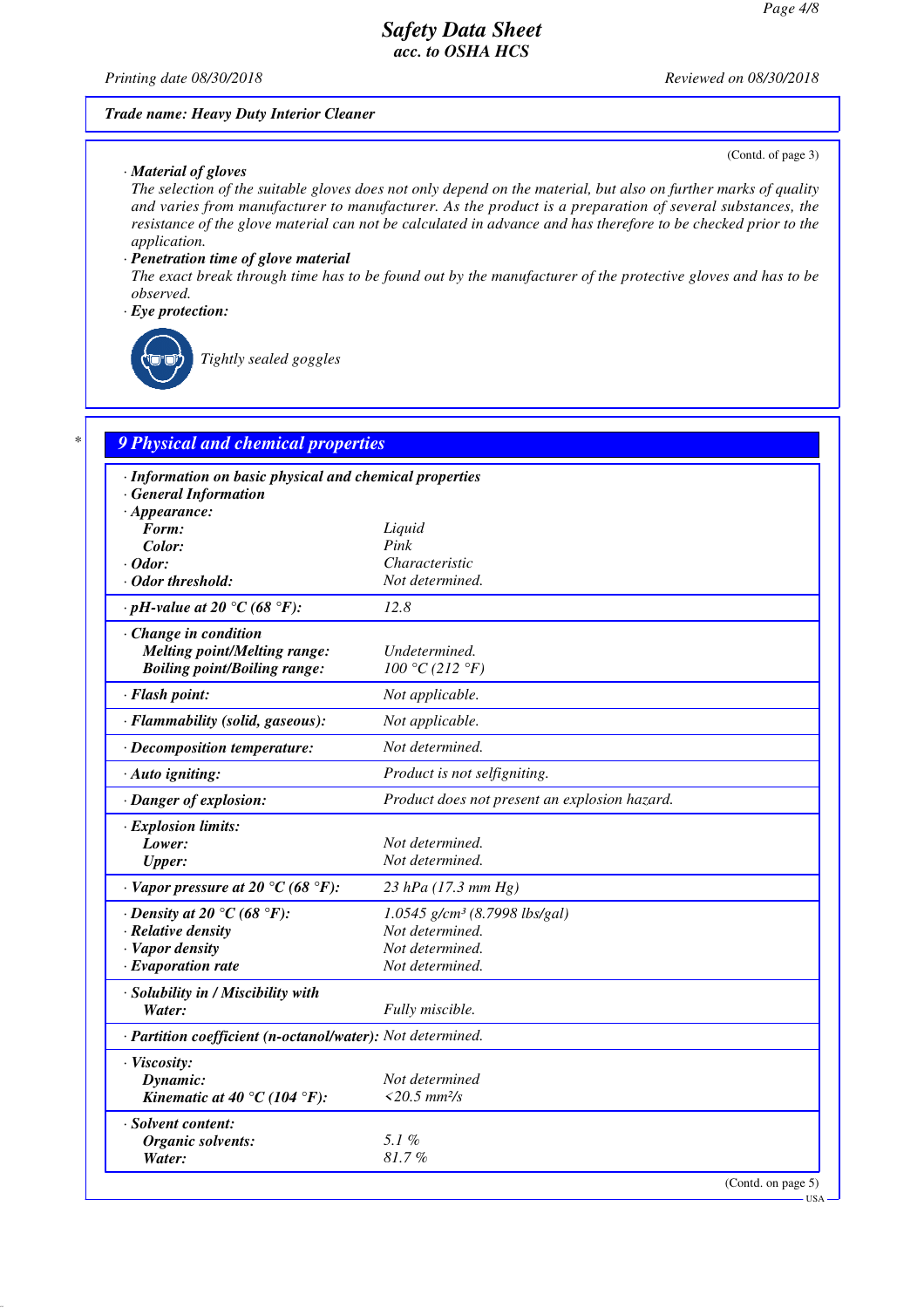*Printing date 08/30/2018 Reviewed on 08/30/2018*

*Trade name: Heavy Duty Interior Cleaner*

|                                                     | (Contd. of page 4)                                     |
|-----------------------------------------------------|--------------------------------------------------------|
| <b>VOC</b> content:                                 | $3.77\%$                                               |
| <i>Solids content:</i><br>$\cdot$ Other information | $12.6\%$<br>No further relevant information available. |

## *\* 10 Stability and reactivity*

*· Reactivity No further relevant information available.*

- *· Chemical stability*
- *· Thermal decomposition / conditions to be avoided: No decomposition if used according to specifications.*
- *· Possibility of hazardous reactions No dangerous reactions known.*
- *· Conditions to avoid No further relevant information available.*
- *· Incompatible materials: No further relevant information available.*
- *· Hazardous decomposition products: No dangerous decomposition products known.*

# *\* 11 Toxicological information*

*· Information on toxicological effects*

*· Acute toxicity:*

*· LD/LC50 values that are relevant for classification:*

*1310-58-3 potassium hydroxide*

*Oral LD50 273 mg/kg (rat)*

- *· Primary irritant effect:*
- *· on the skin: Strong caustic effect on skin and mucous membranes.*
- *· on the eye:*
- *Strong caustic effect.*

*Strong irritant with the danger of severe eye injury.*

- *· Sensitization: No sensitizing effects known.*
- *· Additional toxicological information:*

*The product shows the following dangers according to internally approved calculation methods for preparations:*

*Corrosive Irritant*

*Swallowing will lead to a strong caustic effect on mouth and throat and to the danger of perforation of esophagus and stomach.*

*· Carcinogenic categories*

| $\cdot$ IARC (International Agency for Research on Cancer)    |                                   |  |
|---------------------------------------------------------------|-----------------------------------|--|
|                                                               | $111-76-2$ 2-butoxyethanol        |  |
| $64-17-5$ ethanol                                             |                                   |  |
| · NTP (National Toxicology Program)                           |                                   |  |
| None of the ingredients is listed.                            |                                   |  |
| $\cdot$ OSHA-Ca (Occupational Safety & Health Administration) |                                   |  |
|                                                               | Mana af tha inanadianta is listed |  |

*None of the ingredients is listed.*

# *\* 12 Ecological information*

*· Toxicity*

- *· Aquatic toxicity: No further relevant information available.*
- *· Persistence and degradability No further relevant information available.*

*· Behavior in environmental systems:*

- *· Bioaccumulative potential No further relevant information available.*
- *· Mobility in soil No further relevant information available.*

(Contd. on page 6)

USA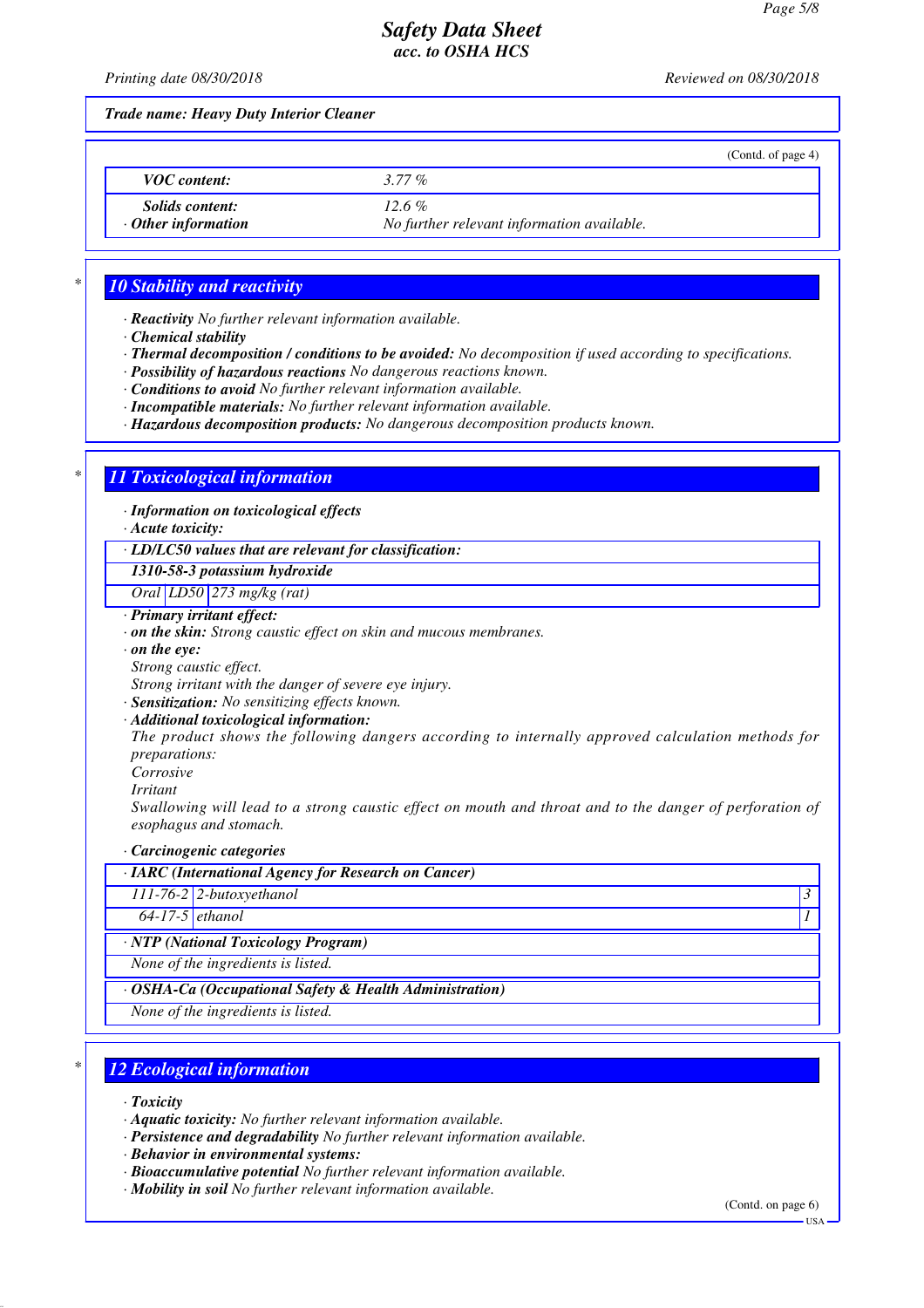*Printing date 08/30/2018 Reviewed on 08/30/2018*

(Contd. of page 5)

#### *Trade name: Heavy Duty Interior Cleaner*

*· Additional ecological information:*

*· General notes:*

*Water hazard class 1 (Self-assessment): slightly hazardous for water*

*Do not allow undiluted product or large quantities of it to reach ground water, water course or sewage system.*

*Must not reach bodies of water or drainage ditch undiluted or unneutralized.*

*Rinse off of bigger amounts into drains or the aquatic environment may lead to increased pH-values. A high pH-value harms aquatic organisms. In the dilution of the use-level the pH-value is considerably reduced, so that after the use of the product the aqueous waste, emptied into drains, is only low water-dangerous.*

*· Results of PBT and vPvB assessment*

*· PBT: Not applicable.*

*· vPvB: Not applicable.*

*· Other adverse effects No further relevant information available.*

# *13 Disposal considerations*

*· Waste treatment methods*

- *· Recommendation: Must not be disposed of together with household garbage. Do not allow product to reach sewage system.*
- *· Uncleaned packagings:*
- *· Recommendation: Disposal must be made according to official regulations.*
- *· Recommended cleansing agent: Water, if necessary with cleansing agents.*

### *\* 14 Transport information*

| <u>11.000 port 0.000 methods</u>                                                          |                 |
|-------------------------------------------------------------------------------------------|-----------------|
| $\cdot$ UN-Number<br>· DOT, ADR, ADN, IMDG, IATA                                          | Void            |
| $\cdot$ UN proper shipping name<br>· DOT, ADR, ADN, IMDG, IATA                            | Void            |
| $\cdot$ Transport hazard class(es)                                                        |                 |
| · DOT, ADR, ADN, IMDG, IATA                                                               |                 |
| · Class                                                                                   | Void            |
| · Packing group<br>· DOT, ADR, IMDG, IATA                                                 | Void            |
| · Environmental hazards:<br>$\cdot$ Marine pollutant:                                     | $N_{O}$         |
| Special precautions for user                                                              | Not applicable. |
| · Stowage Category                                                                        | A               |
| $\cdot$ Transport in bulk according to Annex II of<br><b>MARPOL73/78 and the IBC Code</b> | Not applicable. |
| · UN "Model Regulation":                                                                  | Void            |

### *\* 15 Regulatory information*

*· Safety, health and environmental regulations/legislation specific for the substance or mixture*

*· Sara · Section 355 (extremely hazardous substances):*

*None of the ingredients is listed.*

(Contd. on page 7)

USA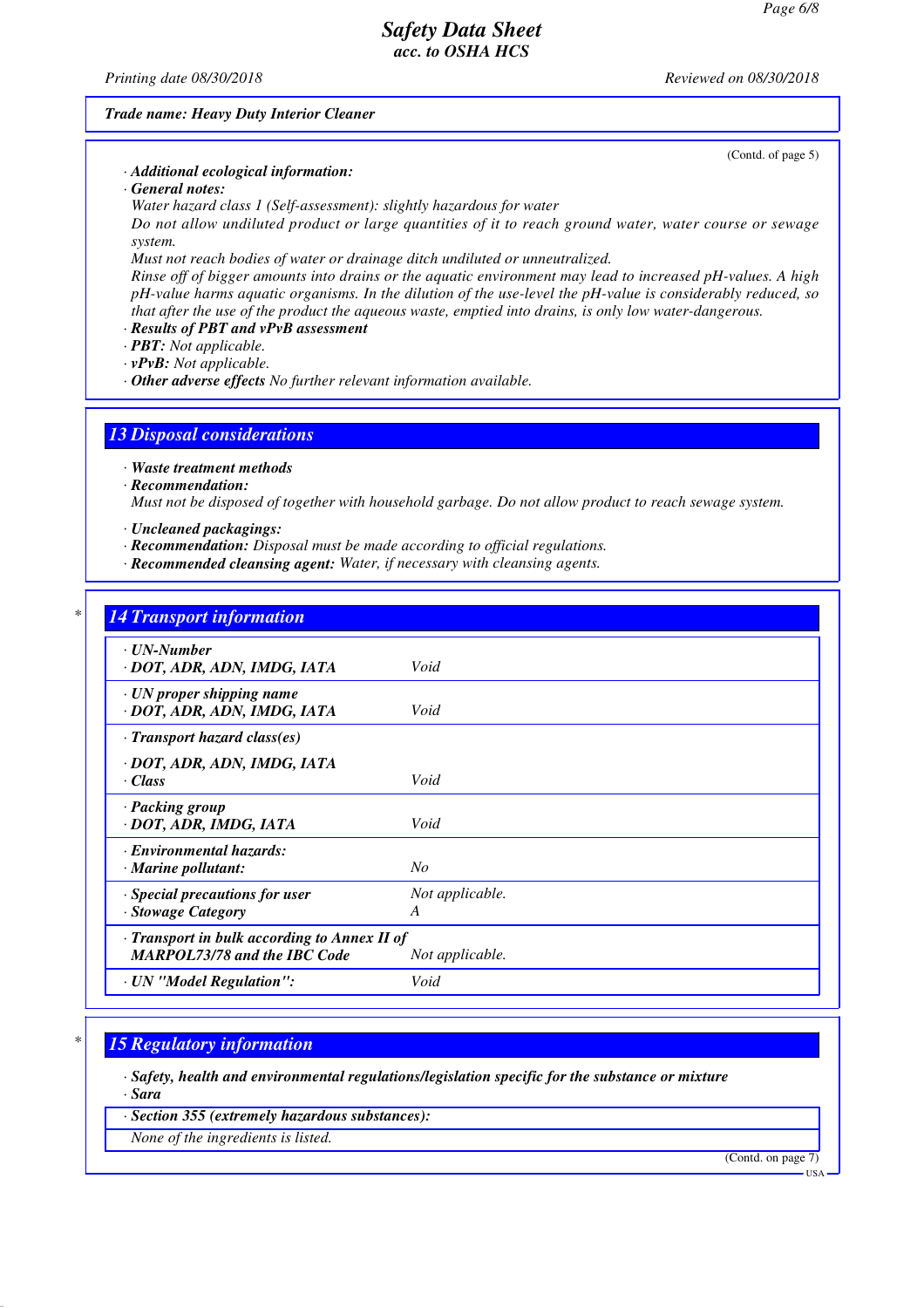*Printing date 08/30/2018 Reviewed on 08/30/2018*

*Trade name: Heavy Duty Interior Cleaner*

|                                                                                                                                                                                   | (Contd. of page 6) |
|-----------------------------------------------------------------------------------------------------------------------------------------------------------------------------------|--------------------|
| · Section 313 (Specific toxic chemical listings):                                                                                                                                 |                    |
| 7758-29-4 pentasodium triphosphate                                                                                                                                                |                    |
| $111-76-2$ 2-butoxyethanol                                                                                                                                                        |                    |
| $112-34-5$ 2-(2-butoxyethoxy)ethanol                                                                                                                                              |                    |
| $52-51-7$ bronopol (INN)                                                                                                                                                          |                    |
| · TSCA (Toxic Substances Control Act) All ingredients are listed<br>· Proposition 65                                                                                              |                    |
| Chemicals known to cause cancer:                                                                                                                                                  |                    |
| None of the ingredients is listed.                                                                                                                                                |                    |
| · Chemicals known to cause reproductive toxicity for females:                                                                                                                     |                    |
| None of the ingredients is listed.                                                                                                                                                |                    |
| · Chemicals known to cause reproductive toxicity for males:                                                                                                                       |                    |
| None of the ingredients is listed.                                                                                                                                                |                    |
|                                                                                                                                                                                   |                    |
| Chemicals known to cause developmental toxicity:                                                                                                                                  |                    |
| None of the ingredients is listed.                                                                                                                                                |                    |
| · Carcinogenic categories                                                                                                                                                         |                    |
| · EPA (Environmental Protection Agency)                                                                                                                                           |                    |
| $111-76-2$ 2-butoxyethanol                                                                                                                                                        | NL                 |
| · TLV (Threshold Limit Value established by ACGIH)                                                                                                                                |                    |
| 111-76-2 2-butoxyethanol                                                                                                                                                          | A3                 |
| $64-17-5$ ethanol                                                                                                                                                                 | A3                 |
|                                                                                                                                                                                   |                    |
| · NIOSH-Ca (National Institute for Occupational Safety and Health)                                                                                                                |                    |
| None of the ingredients is listed.                                                                                                                                                |                    |
| GHS label elements<br>The product is classified and labeled according to the Globally Harmonized System (GHS).<br>· Hazard pictograms                                             |                    |
| GHS05                                                                                                                                                                             |                    |
| · Signal word Danger                                                                                                                                                              |                    |
| · Hazard-determining components of labeling:                                                                                                                                      |                    |
| potassium hydroxide                                                                                                                                                               |                    |
| · Hazard statements<br>Causes severe skin burns and eye damage.                                                                                                                   |                    |
| · Precautionary statements                                                                                                                                                        |                    |
| Do not breathe dusts or mists.                                                                                                                                                    |                    |
| Wash thoroughly after handling.                                                                                                                                                   |                    |
| Wear protective gloves/protective clothing/eye protection/face protection.                                                                                                        |                    |
| If swallowed: Rinse mouth. Do NOT induce vomiting.                                                                                                                                |                    |
| If on skin (or hair): Take off immediately all contaminated clothing. Rinse skin with water/shower.<br>IF INHALED: Remove person to fresh air and keep comfortable for breathing. |                    |
| If in eyes: Rinse cautiously with water for several minutes. Remove contact lenses, if present and easy to do.                                                                    |                    |
| Continue rinsing.<br>Immediately call a poison center/doctor.                                                                                                                     |                    |
| Specific treatment (see on this label).                                                                                                                                           |                    |
| Wash contaminated clothing before reuse.                                                                                                                                          |                    |
| Store locked up.                                                                                                                                                                  |                    |
| Dispose of contents/container in accordance with local/regional/national/international regulations.                                                                               | (Contd. on page 8) |

USA